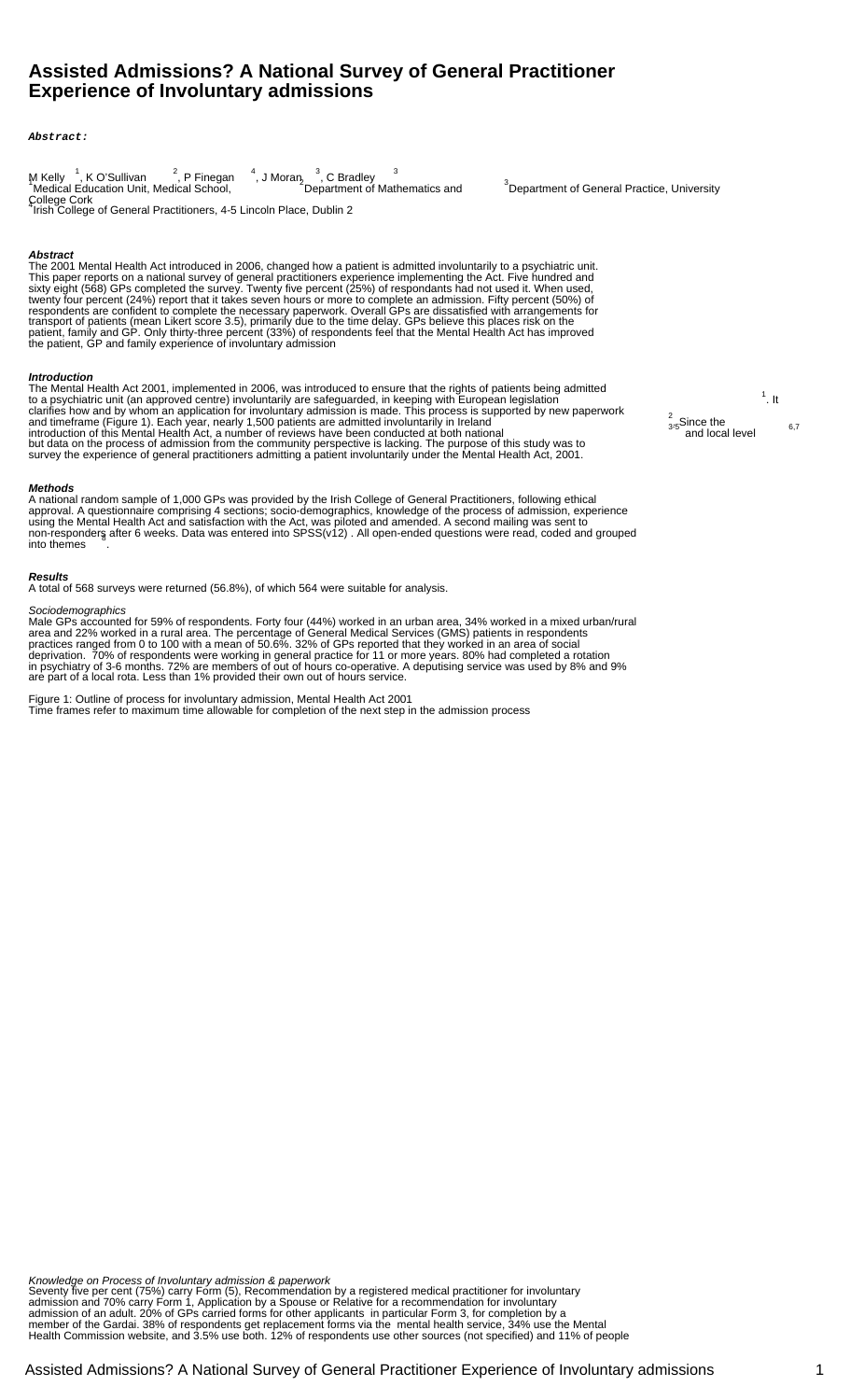did not answer this question. Respondents rated their confidence completing paperwork on a Likert scale ranging from zero (not confident) to 10 (very confident). Fifty per cent of respondents rated themselves at 7 or higher (mean 6.3, SD 2.58, interquartile range of 5-8) (Figure 2). ineteen percent of GPs suggested changes for the forms. The most common suggestion for change was to revert to one single form. GPs requested the form be available in triplicate, to facilitate record-keeping. An increase is the amount of space to describe the reason for assessment was suggested as was clearer advice for families on how to complete the form. The area of greatest confusion related to insertion of times on Form 5.

Figure 2: Confidence of respondents completing paperwork associated with an involuntary admission

Use of the Involuntary Admission Process

24% of respondents had never used this Mental Health Act. 61% of GPs had used it one to four times and 16% had used it more than 4 times. Of the 427 GPs who had used the Act, the majority had experience of an assisted admission (n=322). Three hundred and five GPs answered the question â who do you contact following completion of Form 5?â Fifty one per cent contact the approved centre, 7.5% contact the Gardai and 41% contact both services. When contacting the hospital, the non-consultant doctor on call is the most likely point of contact. For 64% of respondents an involuntary admission takes more than 4 hours, with 24% of GPs reporting times of 7 or more hours. The process of admission out of hours as reported to be more challenging by 71% of GPs, as GPs have no access to prior medical history. GPs described difficulty contacting services out of hours and the challenge of faxing information from remote areas.

Figure 3: GP satisfaction with transport arrangements for patients recommended for involuntary admission

Satisfaction with transport and the process of admission

GPs reported their satisfaction with transport arrangements for patients recommended for involuntary admission on a ten point Likert scale of 0 (very dissatisfied) to 10 (very satisfied). GPs are dissatisfied with arrangements, with a mean of 3.5 (SD 2.7, interquartile range of 1-5) (Figure 3). Time delays transporting patients was the most common problem identified. GPs feel this places risk on the patient, family and GP.

âDifficult to get GP, patient and transport together. Transport (assisted) takes hours & difficult to manage patient during this timeâ (respondent number 98, female) â.âƒit places the patient, family, community and GP at huge riskâ (respondent number 172, male)

GPs recognise the stress placed on families and the patient, with possible adverse impact on their therapeutic relation with the patient. âlittle assistance available, families poorly supportedâ (respondent number 29, female)

Satisfaction with the Mental Health Act

GPs rated their overall satisfaction with the Mental Health Act, using a Likert scale of 0 (very dissatisfied) to 10 (very satisfied). This showed a near normal distribution, with mean satisfaction score of 4.4, (SD 2.4). Respondents were asked if they felt the Mental Health Act had led to an improvement in the patient experience of being admitted, the familyâ s experience of an involuntary admission and the GP experience of an involuntary admission. For all questions, only one third of GPs thought there was an improvement. 241 suggestions were made to an open ended request for improvements. GPs recognise that the process of involuntary admission is complex but feel isolated in this process. There were requests to improve the channels of communication, particularly with non-consultant hospital doctors. Concern was expressed that patient well-being seemed less important than correct completion of the paperwork, which was felt as being somewhat threatening.